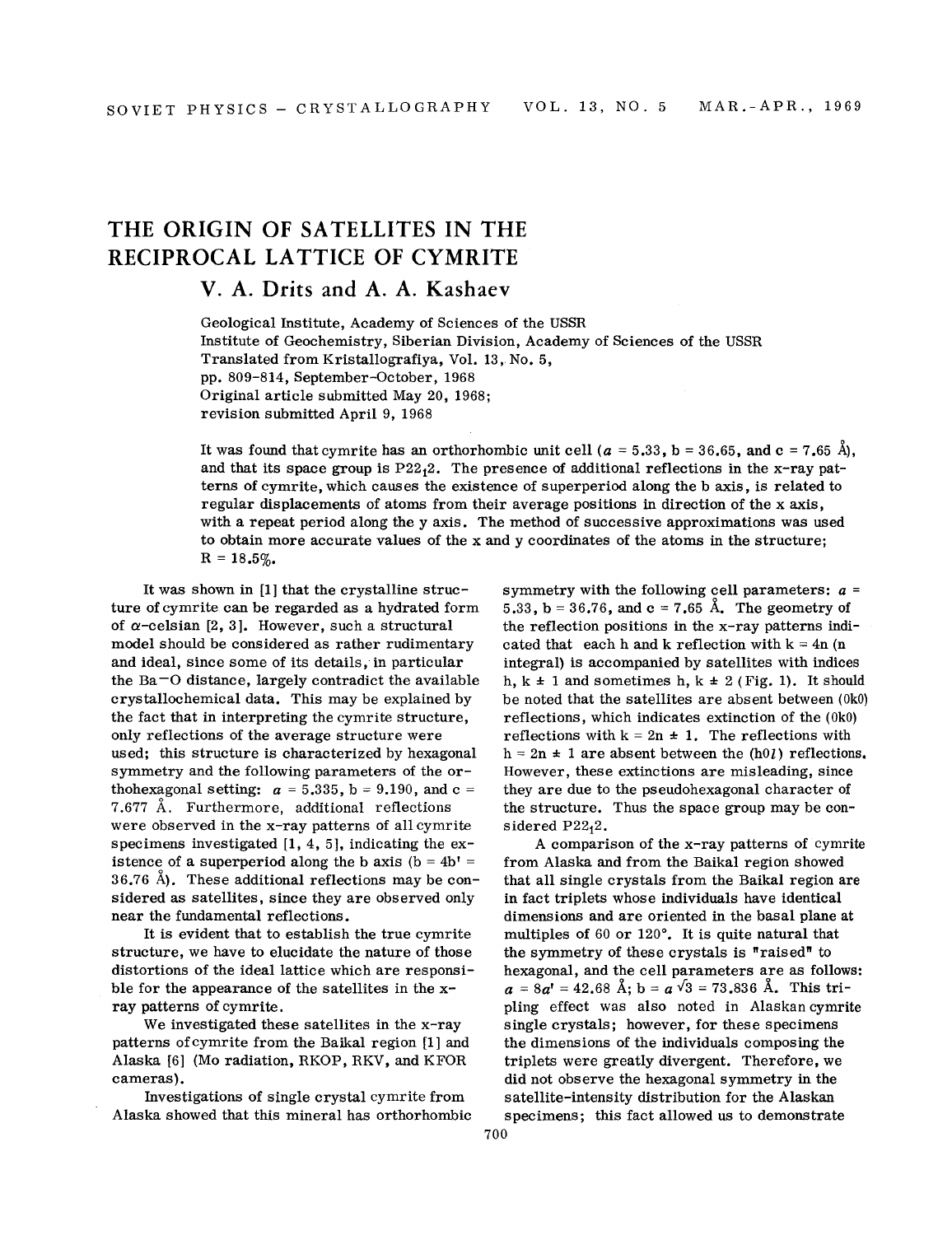

Fig. 1. X-ray pattern of cymrite, (hk0) reflections (KFOR camera).

the tripling effect in cymrite and to determine the true symmetry of this mineral. From the Alaskan cymrite specimens we succeeded in cleaving only one crystal with dimensions of several tenths of a millimeter and totally free of tripling.

In connection with the above, in further investigations we used only experimental data which were obtained from this Alaskan cymrite crystal. First of all, we tried to determine the structure directly by the usual methods of structural analysis. Thus, we constructed two projections of the Patterson function using the independent reflections of the (hkO) type (51 reflections of the average structure and 64 satellites): in calculating one of these projections we used  $F_f^2$  and  $F_S^2$  as the coefficients of the Fourier series, and for the other F<sub>S</sub><sup>2</sup> and (F<sub>f</sub><sup>2-</sup>F<sub>f</sub><sup>2</sup>cal). Here F<sub>S</sub><sup>2</sup> and F<sub>f</sub><sup>2</sup> are<br>the experimental values of the squares of the struc the experimental values of the squares of the structure factors for satellites and fundamental reflections, respectively, and  $\mathrm{F_f}^2_{\text{cal}}$  are the squares of the structural amplitudes calculated for the average structure. The characteristic feature of the syntheses obtained (see Fig. 2) consists in the fact that the peaks corresponding to the interatomic Ba - Ba distance are of decreasing height and are smeared out along the x axis with increasing  $v$ . Initially, it was assumed that the decrease in the  $Ba - Ba$  peak height is related to isomorphous replacement of Ba by  $(H_3O)^+$  in the structure. This assumption appeared quite natural, since there is presently both theoretical support and experimental



Fig. 2. Projection of the Patterson function along the z axis.

evidence for the existence of distortions of the average structure related to periodically varying distances between atomic planes and/or to the periodically changing scattering power (structural amplitude) of these planes [7, 8]. Thus by calculating  $F_{\text{cal}}$  we checked the different structural models in which the parameters of neighboring cells vary due to the regular distribution of Si and Al in the tetrahedra, and in which variations in the structure factor are caused by the replacement of  $Ba^{2+}$ by  $(H_3O)^+$ . However, testing the different variants of such models did not lead to any positive results.

If we assume that the smearing of the peaks and the decrease in their height in the Patterson syntheses are related to regular displacements of atoms from their average positions along the x axis with a period along the y axis, we can then explain the essential features of the diffraction patterns for cymrite and obtain satisfactory agreement between the calculated and experimental data.

We consider a crystal with a certain unit cell (a, b, c) in which the values of the x coordinates of the atoms are shifted from the average positions with a period  $(\lambda)$  along the b axis. Under these conditions the x and y coordinates of an arbitrary R-th atom can be written in the following form:

$$
x_R = n_1 a + x_j + \Delta_j \sin 2\pi y_R / \lambda, \quad y_R = n_2 b + y_j,
$$

where  $n_1$  and  $n_2$  are the coordinates of the origin of the n-th cell (containing the atom under consideration) with respect to the origin of the nondistorted lattice;  $x_i$  and  $y_j$  are the coordinates of the atom with respect to the origin of the nondistorted unit cell;  $\Delta_i$  is the displacement amplitude of atoms of the j-th type. In order to simplify matters, we suppose that all atoms with  $y = 0$  have x coordinates which coincide for the distorted and average structures. In other words, the wavelike distortions of the structure are coherent for all types of atoms and differ only in the amplitude of their deviation from the average positions. In reciprocal space the reflection amplitude is given as a function of the h, k coordinates in the follow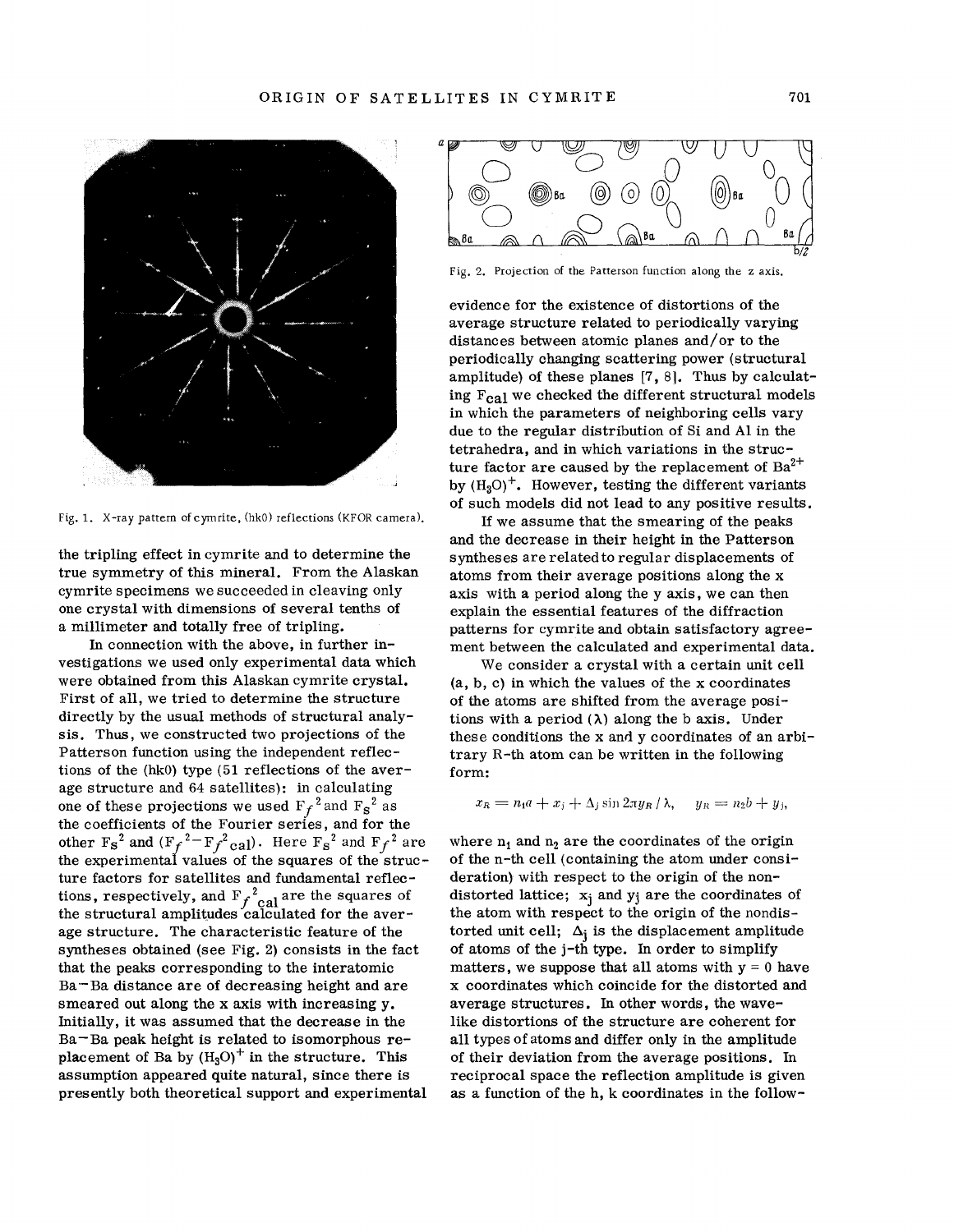ing form:

$$
A(hk) = \sum_{n} f_n \exp\left[2\pi i \left(h\frac{x_n}{a} + k\frac{y_n}{b}\right)\right]
$$
  
=  $\sum_{j} \sum_{n} f_j \exp\left\{2\pi i \left[hn_1 + kn_2 + \frac{hx_j}{a}\right]\right\}$  (1)  
+  $\frac{h\Delta_j}{a} \sin\frac{2\pi}{\lambda} (n_2b + y_j) + k\frac{y_j}{b}$ 

If we assume  $\Delta_j$  to be small compared to *a*, we can replace the exponential whose index contains sin  $2\pi y_R/\lambda$  by the first two terms of the power series into which it may be decomposed, and  $rep^$ resent it by the half-sum of the corresponding exponential functions. Under these conditions we obtain  $\mathbf{r}$ 

$$
A(hk) = \sum_{n} \sum_{j} f_{j} \exp \left[ 2\pi i \left( hn_{1} + kn_{2} + h \frac{x_{j}}{a} + k \frac{y_{j}}{b}) \right] + \frac{\pi h}{a} \sum_{n} \sum_{j} f_{j} \Delta_{j} \exp \left\{ 2\pi i \left[ hn_{1} + \left( k \pm \frac{b}{\lambda} \right) n_{2} + \frac{hx_{j}}{a} \right] \right\} + \left( k \pm \frac{b}{\lambda} \right) \frac{y_{j}}{b} \right] = F(hk) \sum_{n} \exp \left[ 2\pi i (hn_{1} + kn_{2}) \right] + \frac{\pi h}{a} F\left( h, k \pm \frac{b}{\lambda} \right) \sum_{n} \exp \left\{ 2\pi i \left[ hn_{1} + \left( k \pm \frac{b}{\lambda} \right) n_{2} \right] \right\}.
$$

In the first term of the above equation the amplitude maximum is proportional to F for h and k integrals. Analogously, the integrals h,  $k \pm b/\lambda$ correspond to the maximum values of the other two terms.

Thus in the reciprocal cymrite lattice two additional points arise in the neighborhood of each point having the coordinates h, k: their distance from the latter point is  $\pm b/\lambda$ , and they correspond to the satellites. It should be noted that in spite of their distribution along the y axis, the "weight' of these satellites is proportional to  $h^2$ .

To evaluate the order of magnitude of  $\Delta$ , we assume that in the model considered here a displacement of the cells along the x axis occurs while the relative geometric arrangement of the atoms is maintained within the limits of each cell. Then expression (2) can be rewritten in the following form:

$$
A(h, k) = F(hk) \left\{ \sum_{n} \exp\left[2\pi i (hn_1 + kn_2)\right] \right.
$$
  

$$
\pm \frac{\pi h \Delta}{a} \sum_{n} \exp 2\pi i [hn_1 + (k \pm b/\lambda) n_2] \left\}
$$

and from the following relationship:

$$
F_{\mathsf{s}}^2: F_{\mathsf{o}}^2 = (\pi h \Delta / a)^2 \tag{3}
$$

| hk0                                                                                                                                                                                                                                                                                                                       | $r_{exp}$                                                                                                                                                                                                            | $r_{\rm cal}$                                                                                                                                                                                                                             | hk0                                                                                                                                                                                                                                                                                                                     | $F_{\rm exp}$                                                                                                                                                                                               | $r_{\rm cal}$                                                                                                                                                                                                                        | hk0                                                                                                                                                                                                                                                                                                                                                                                                      | $E_{\mbox{exp}}$                                                                                                                                                                                           | $F_{\rm{cal}}$                                                                                                                                                                     | hk0                                                                                                                    | $r_{\rm exp}$                                | $r_{\text{ca}}$                                    |
|---------------------------------------------------------------------------------------------------------------------------------------------------------------------------------------------------------------------------------------------------------------------------------------------------------------------------|----------------------------------------------------------------------------------------------------------------------------------------------------------------------------------------------------------------------|-------------------------------------------------------------------------------------------------------------------------------------------------------------------------------------------------------------------------------------------|-------------------------------------------------------------------------------------------------------------------------------------------------------------------------------------------------------------------------------------------------------------------------------------------------------------------------|-------------------------------------------------------------------------------------------------------------------------------------------------------------------------------------------------------------|--------------------------------------------------------------------------------------------------------------------------------------------------------------------------------------------------------------------------------------|----------------------------------------------------------------------------------------------------------------------------------------------------------------------------------------------------------------------------------------------------------------------------------------------------------------------------------------------------------------------------------------------------------|------------------------------------------------------------------------------------------------------------------------------------------------------------------------------------------------------------|------------------------------------------------------------------------------------------------------------------------------------------------------------------------------------|------------------------------------------------------------------------------------------------------------------------|----------------------------------------------|----------------------------------------------------|
| 0.8.0<br>0.16.0<br>0.24.0<br>0.32.0<br>0.40.0<br>0,48.0<br>0.56.0<br>0.64.0<br>1, 3, 0<br>1, 4.0<br>1.11.0<br>1.12.0<br>1,13.0<br>1,20.0<br>1.27.0<br>1, 23, 0<br>1.29.0<br>1.36.0<br>1.44.0<br>1,52,9<br>1,60.0<br>2.0.0<br>2.1.0<br>2.7.0<br>2.8.0<br>2.9.0<br>2.16.0<br>2.23.0<br>2.24.0<br>2.25.0<br>2.32.0<br>2.40.0 | 121<br>475<br>610<br>216<br>150<br>274<br>6?<br>43<br>30<br>124<br>126<br>554<br>136<br>154<br>20<br>88<br>40<br>202<br>65<br>59<br>161<br>520<br>125<br>108<br>339<br>108<br>133<br>136<br>573<br>143<br>119<br>127 | 132<br>389<br>557<br>188<br>144  <br>256<br>98<br>43<br>3<br>125<br>154<br>653<br>145<br>142<br>60<br>64<br>- 43<br>360 <sup>1</sup><br>68<br>68<br>136<br>678<br>--130 <br>1011<br>380<br>--99<br>142<br>162<br>555<br>140<br>126<br>112 | 2.56.0<br>3.3.0<br>3.4.0<br>3.5.0<br>3.11.0<br>3.12.0<br>3.13.0<br>3.19.0<br>3.20.0<br>3.21.0<br>3,27,0<br>$3.2$ , 0<br>3.3, 0<br>3.36.0<br>3.37.0<br>3.44.0<br>3.52.0<br>3.60.0<br>4.0.0<br>4.1.0<br>4.2.0<br>4.3.0<br>4.8.0<br>4.15.0<br>4.16.0<br>4.17.0<br>4.23.0<br>4.24.0<br>4.25.0<br>4.31.0<br>4.32,0<br>4.33.0 | 55<br>85<br>91<br>59<br>206<br>505<br>206<br>26<br>50<br>71<br>45<br>105<br>113<br>255<br>116<br>42<br>33<br>93<br>520<br>240<br>49<br>17<br>109<br>117<br>162<br>44<br>208<br>298<br>200<br>37<br>98<br>18 | 67<br>76<br>80<br>$-23$<br>183<br>471<br>--208<br>70<br>37<br>$-60$<br>5<br>121<br>134<br>213<br>--125<br>90<br>32<br>121<br>435<br>--288<br>67<br>$-35$<br>141<br>89<br>156<br>-- 56"<br>147<br>296<br>$-157$<br>58<br>105<br>$-55$ | $\ket{4.48.0}$<br>4.49.0<br>5.3.0<br> 5.4.0 <br> 5.5.0<br> 5.10.0 <br> 5.11.0 <br> 5.12.0 <br>$\vert 5.13.0 \vert$<br> 5.14.0 <br>15.19.01<br> 5.20.0 <br>5.21.0<br>5.35.0<br> 5.36.0<br> 5.37.0<br>6.0.0<br> 6.1.0<br>6.7.0<br> 6.8.0 <br>6.9.0<br>[6.23.0]<br>$\vert 6.24.0$<br>6.25.0<br> 6.42.0<br>16.47.01<br> 6.48,0 <br>7.3.0<br>$\vert 7.10.0 \vert$<br> 7.11.0 <br>7.12.0<br>$\parallel$ 7.13.0 | 174<br>31<br>90<br>72<br>56<br>23<br>222<br>246<br>224<br>23<br>35<br>71<br>71<br>139<br>146<br>116<br>197<br>197<br>56<br>45<br>81<br>183<br>155<br>159<br>45<br>62<br>32<br>49<br>36<br>144<br>81<br>145 | 211<br>-- 181<br>66<br>42<br>81<br>-761<br>123<br>156<br>128<br>189<br>$-158$<br>68<br>68<br>--86<br>152<br>127<br>155<br>⊷<br>$-78$<br>82<br>70<br>67<br>65<br>134<br>65<br>--153 | $15^{\circ}$ 8.2.0<br>778.15.0<br>458.23.0<br>698.24.0<br>$-588.25.0$<br>778.47.0<br>$\vert 8.48.0 \vert$<br>1788.49.0 | 43<br>44<br>99<br>20<br>25<br>75<br>19<br>44 | 71<br>47<br>92<br>48<br>$-80$<br>47<br>28<br>$-58$ |
| 2.47.0<br>2.48.0<br>2.49.0                                                                                                                                                                                                                                                                                                | 58<br>243<br>59                                                                                                                                                                                                      | 59<br>235 <br>--66                                                                                                                                                                                                                        | 4.39.0<br>4.40.3<br>4.47.0                                                                                                                                                                                                                                                                                              | 26<br>26<br>86                                                                                                                                                                                              | 25<br>85<br>82                                                                                                                                                                                                                       | 7.14.0 <br> 7.36.0 <br>$\vert 8.1.0 \vert$                                                                                                                                                                                                                                                                                                                                                               | 36<br>40<br>142                                                                                                                                                                                            | 72<br>22<br>--113                                                                                                                                                                  |                                                                                                                        |                                              |                                                    |

TABlE 1. Experimental and Calculated Values F(hkO).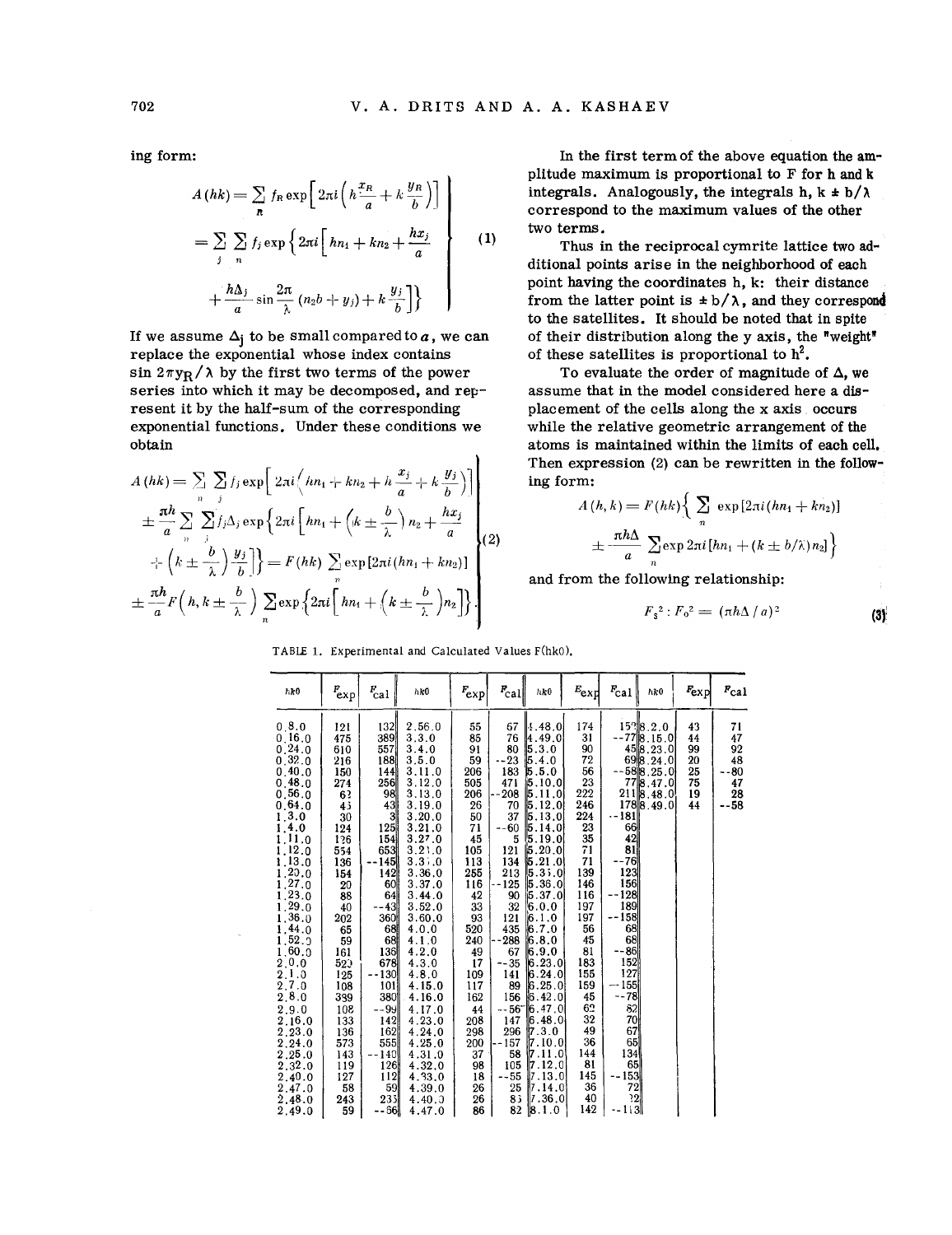

Fig. 3. Electron-density projection of the cymrite structure along the z axis.

TABLE 2. Atomic x and y Coordinates in the Cymrite Structure.

| Atom                                                                                                                                                         | $\mathbf x$                                                                                 | y                                                                                           | Atom                                                                                                                                              | $\mathbf{x}$                                                                  | V                                                                         |
|--------------------------------------------------------------------------------------------------------------------------------------------------------------|---------------------------------------------------------------------------------------------|---------------------------------------------------------------------------------------------|---------------------------------------------------------------------------------------------------------------------------------------------------|-------------------------------------------------------------------------------|---------------------------------------------------------------------------|
| Ba <sub>l</sub><br>Ba <sub>2</sub><br>Ba <sub>3</sub><br>Si,<br>Si <sub>2</sub><br>$\mathrm{Si}_3$<br>Si4<br>O <sub>1</sub><br>O <sub>2</sub><br>$O_3$<br>04 | O<br>0.530<br>0.033<br>0.022<br>0.035<br>0.522<br>0,540<br>0.022<br>0.035<br>0.522<br>0.540 | 0<br>0.125<br>0,250<br>0.083<br>0.165<br>0.042<br>0.213<br>0,083<br>0.165<br>0.042<br>0,210 | O <sub>5</sub><br>$O_6$<br>0 <sub>2</sub><br>$O_{R}$<br>О,<br>$O_{10}$<br>$O_{11}$<br>$(H_2O)_1$<br>$(H_2O)_2$<br>(H <sub>2</sub> O) <sub>3</sub> | 0.500<br>0,282<br>0.792<br>0.797<br>0.295<br>0,50)<br>0.008<br>0.530<br>0,033 | 0<br>0,067<br>0.060<br>0.193<br>0.181<br>0.250<br>0.123<br>0.125<br>0.250 |

we can readily determine the magnitude of  $\Delta/a$ .

When  $\Delta/a$  is not too small, the exponential coefficient in Eq. (1) may be decomposed into a series by use of the Bessel functions. In this case each point of the reciprocal lattice along the b axis is accompanied by a series of satellites at the following distances  $\pm b/\lambda$ ,  $\pm 2b/\lambda$ ...

An analysis shows that the regular intensity distribution of the satellites in the cymrite x-ray patterns is in good agreement with the ratios obtained.

It is seen from Table 1 that with rare exceptions the ratio  $(F_S^2/F_f^2)$  is proportional to h<sup>2</sup>. In particular, the satellites are absent between the (Ok) reflections. Furthermore, several reflections have satellites at distances of  $\pm 2b/\lambda$  and  $\pm$  3b/ $\lambda$ .

In accordance with the above results we studied a structural model in which the Ba atoms are regularly displaced along the x axis with a period equal

to 4b'. The displacement amplitude  $\Delta$ , determined from Eq. (3), was found to be close to the values which were obtained from the Patterson syntheses for the Ba atoms. Figure 3 shows the projection of the electron density  $\rho(x, y)$ , clearly characterized by atom displacements from the average positions. It is seen from this figure that the  $S-O$ ring is distorted with respect to the hexagonal form. The atomic coordinates (Table 2) were more accurately defined by subsequent syntheses of *p(x,* y). The values  $F_{cal}$  calculated according to the data of this projection are in satisfactory agreement with the experimental values  $F_{\text{exp}}$  (see Table 1).

When establishing a common scale for  $F_{\rm exp}$ and  $F_{\text{cal}}$ , it appeared initially that the intensities of the 10 strongest reflections were reduced with respect to the others. This may be explained by the fact that in the first stages of the analysis, we used overexposed films to obtain full visualization: the blackening of the strongest reflections was therefore no longer proportional to the logarithm of the intensity. Thus it was convenient to use the intensities from two x-ray patterns with different exposure. The following values were obtained: R = 18.5%; B =  $-1.0$  Å<sup>2</sup>; sin  $\nu/\lambda < 0.9$ .

The data obtained do not allow us to establish definitely the nature of the atomic displacements. This phenomenon may be due to the orderly arrangement of the Si and Al cations. This assumption is supported by the fact that satellites are absent from the x-ray patterns of annealed cymrite. It is evident that the order in the distribution of Si and Al is destroyed by heat treatment, a con